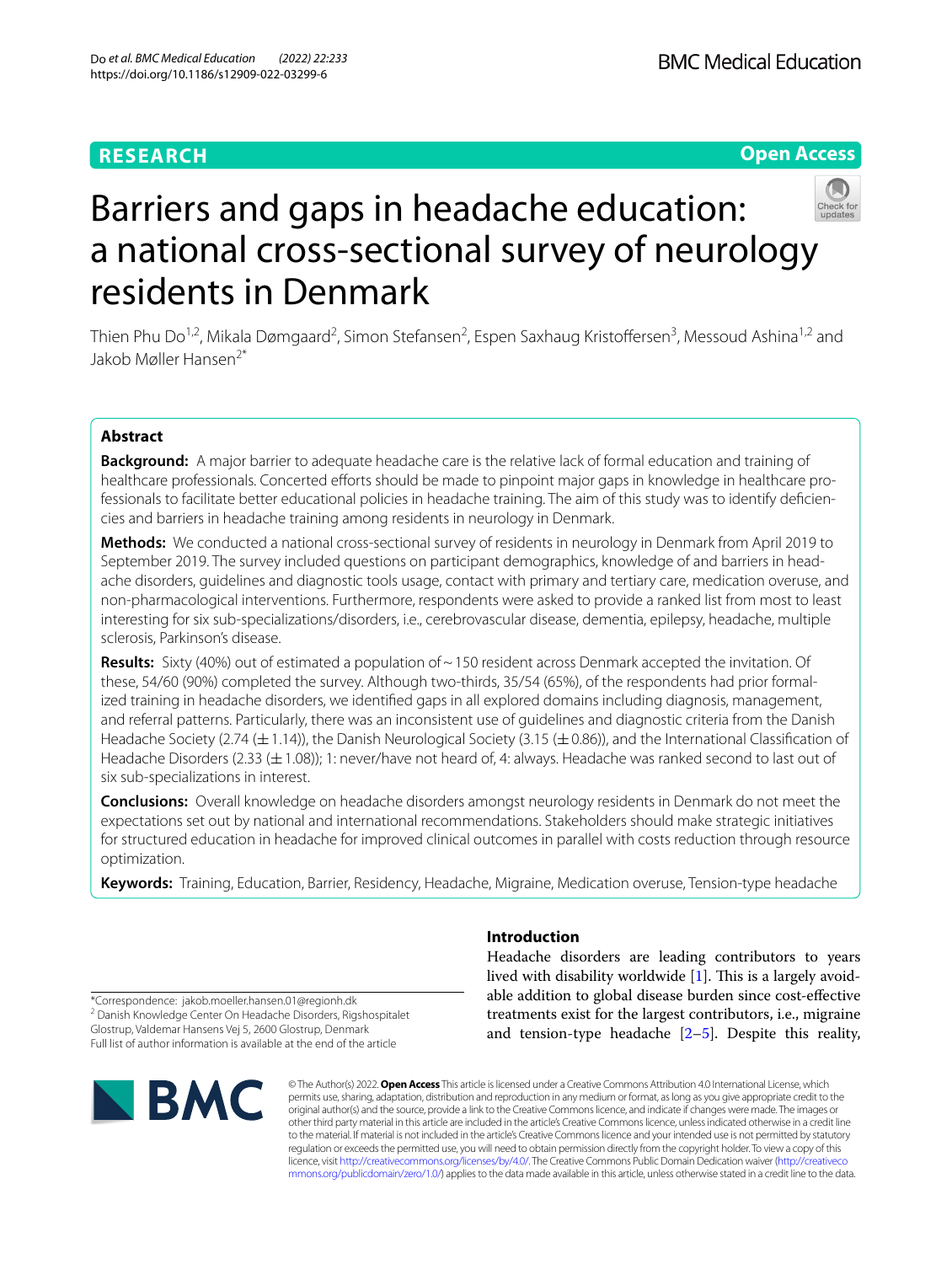serious deficiencies are reported worldwide in awareness among healthcare providers [\[2\]](#page-7-1). Indeed, the largest barriers to adequate headache care are found in the relative lack of formal education and training of healthcare professionals in wealthy nations and low- and middle-income countries (LMICs) alike [\[2](#page-7-1), [6](#page-8-1)]. Typically, worldwide, only four hours on average are dedicated to headache disorders in undergraduate medical curricula, and a similar picture is found in postgraduate neurology specialization [[6\]](#page-8-1). Furthermore, limited funding within the feld of headache research continues to be a barrier [\[7\]](#page-8-2).

In Denmark, headache disorders make up more than one-third of all disability-adjusted life years (DALYs) due to neurological disorders according to the *Global Burden of Disease* [[8\]](#page-8-3). Neurology specialist training is largely categorized into the introduction program  $(1<sup>st</sup>$  year residents) and the main program  $(2<sup>nd</sup>, 3<sup>rd</sup>, 4<sup>th</sup>)$ , and  $5<sup>th</sup>$ year residents). It is expected that residents at all levels obtain knowledge about headache disorders through clinical experience in combination with self-study, but there is no mandatory formalized course in headache until residents are enrolled into the main program. Furthermore, while there is a requirement of experience with headache management obtained through specialist outpatient clinics, there is no formalized requirement of a dedicated training rotation in headache with a set amount of hours. These factors allow for a discrepancy in knowledge during the fundamental years of future neurologists [\[9](#page-8-4)]. These challenges are not limited to Denmark, but also extends to other regions including the United States [\[10](#page-8-5), [11\]](#page-8-6). Concerted efforts should be made to pinpoint major gaps in knowledge in healthcare professionals to facilitate better educational policies in headache training. The aim of this study was to identify defciencies and barriers in headache training among residents in neurology in Denmark.

## **Methods**

# **Overview**

The present study is a national cross-sectional survey of self-reported knowledge of residents in neurology in Denmark conducted from April 2019 to September 2019. Protocols for conducting of surveys is subject to exemption from processing at the National Committee on Health Research Ethics in Denmark. The ethical approval for this study was exempted by the National Committee on Health Research Ethics in Denmark. All methods were carried out in accordance with the Declaration of Helsinki. Informed consent was obtained from all subjects and/or their legal guardian(s). We handled survey data confdentially and maintained anonymity of respondents throughout the study.

#### **Questionnaire**

The survey was designed by clinicians and experts in headache disorders from the Danish Headache Center and Akershus University Hospital in collaboration with the Danish Knowledge Center on Headache Disorders, a non-proft organization focusing on raising the level of knowledge about headaches both among professionals and patients. The survey included questions related to participant demographics, knowledge of and barriers in headache disorders, guideline and diagnostic tools usage. Furthermore, we included topics of particular interest includingmedication overuse and non-pharmacological interventions. A full overview of questions is provided in Supplemental File [1](#page-7-2).

#### **Surveys**

Surveys were sent to the residency training directors and departmental chairs of all neurological departments for distribution among their current residents. Furthermore, contacts were asked about the number of residents at their department. Of note, neurology specialist training is largely categorized into the introduction program  $(1<sup>st</sup>)$ year residents) and the main program  $(2<sup>nd</sup>, 3<sup>rd</sup>, 4<sup>th</sup>)$ , and 5th year residents). Pediatric neurology is not included in this survey as we only invited residents in a neurological residency; in Denmark, pediatric neurology is a sub-specialization of pediatrics. We did not conduct a pilot trial prior to the survey. The initial invitation was sent out in April 2019. Reminders were sent after two weeks to the training directors.

#### **Statistical analysis**

We performed descriptive analyses of the data in Microsoft Excel, version 2103 (16.0.13901.20400) / April 13, 2021. We present data as frequencies or means with standard deviations (SD).

#### **Results**

#### **Demographics**

We identifed 15 neurological departments in Denmark across fve regions; of these, 14/15 departments were included as one was excluded due to no current residents associated with the department. There is no official tally of number of residents in Denmark, but we estimated a population of $\sim$ 150 residents based on information derived from residency training directors. Sixty residents from the 14 included departments accepted the invitation, which corresponds to 40% of all possible potential participants; 54/60 (90%) of respondents completed all questions of the survey. Participants were from all fve regions of Denmark with an approximate even distribution between residents in the introduction program and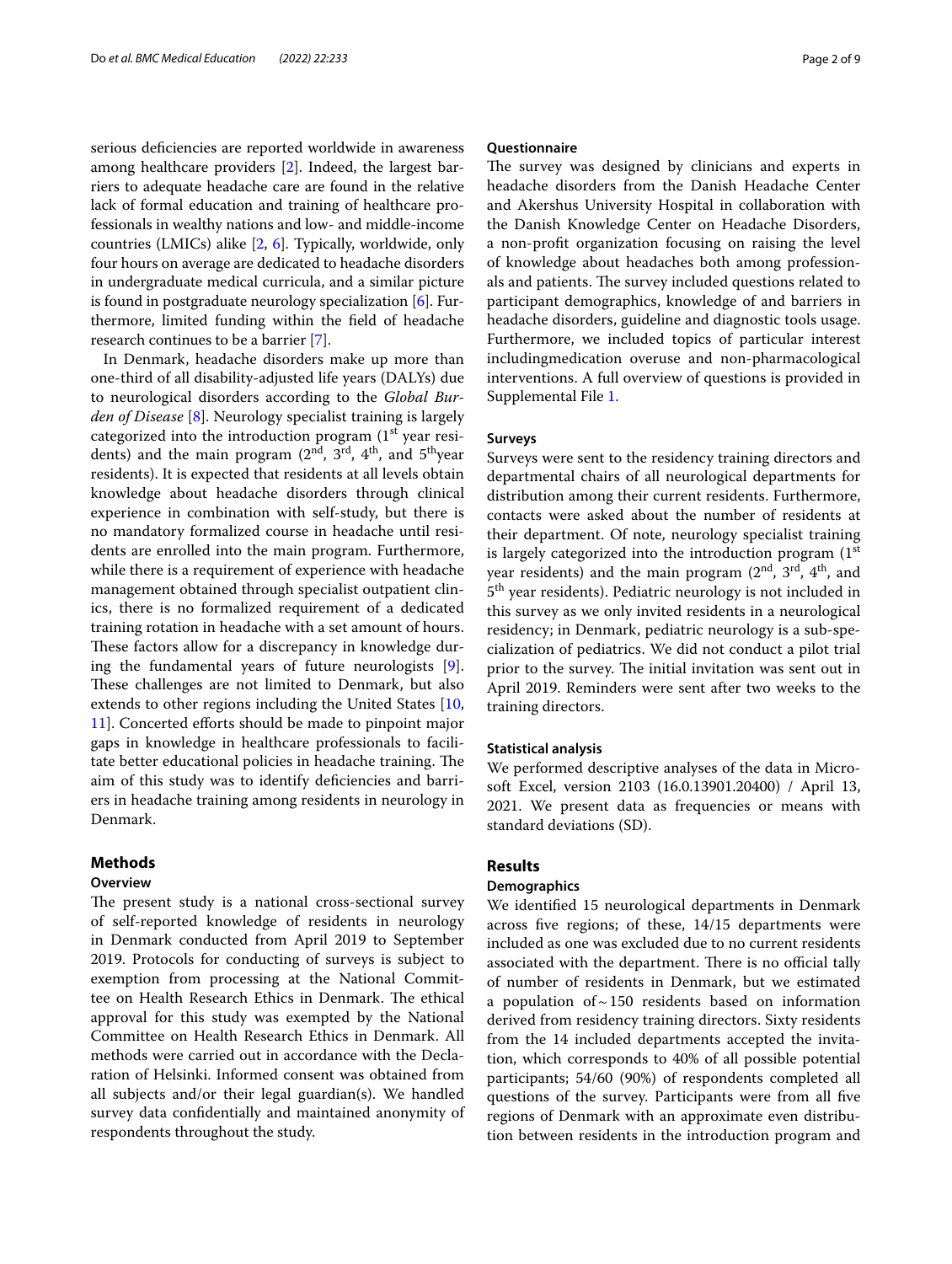# <span id="page-2-0"></span>**Table 1** Respondent demographics

| <b>Participants</b>                 | 54       |
|-------------------------------------|----------|
| Region                              |          |
| ● Capital Region of Denmark         | 21 (39%) |
| ● Central Denmark Region            | 5 (9%)   |
| $\bullet$ North Denmark Region      | 8 (15%)  |
| Region of Southern Denmark          | 12 (22%) |
| $\bullet$ Region Zealand            | 8 (15%)  |
| Residency program                   |          |
| • Introductory program              | 25 (46%) |
| $\bullet$ Main program              | 29 (54%) |
| Prior headache education/training   |          |
| • All residents                     | 35 (65%) |
| O Residents in introductory program | 11 (44%) |
| O Residents in main program         | 24 (83%) |

A total of 54 participants across all fve regions in Denmark were included in the survey. There was an approximately even distribution between residents currently enrolled in the introduction program (1<sup>st</sup> year residents) and the main program (2<sup>nd</sup>, 3<sup>rd</sup>, 4<sup>th</sup> and 5<sup>th</sup> year residents). Two-thirds had prior training in headache disorders

main program (Table [1](#page-2-0)); 35 of respondents had previously participated in a headache education program or training (Table [1\)](#page-2-0). Headache disorders ranked as the second to least popular sub-specialization among residents (Fig. [1\)](#page-2-1).

## **Knowledge, barriers and challenges**

Residents were most knowledgeable about tension-type headache and migraine whereas knowledge on post-traumatic headache was reported as most lacking (Table [2](#page-3-0)). The common disease-oriented barriers were challenging

diagnostics, unclear medical history, and lack of efective treatment options. The largest physician-oriented barrier was reported as lack of prescribed efficacy of given treatment.

# **Guidelines and diagnostic tools**

The majority of respondents reported that they use guidelines for management of headache disorders (Table [3\)](#page-3-1). Overall respondents rank an inconsistent use of the International Classifcation of Headache Disorders (ICHD) [\[12\]](#page-8-7) and headache diaries for diagnosis (2.33 (1.08), 3.31 (0.77), respectively; 1: never/have not heard of, 4: always). For outcome assessment, residents rate a higher consistent use of headache diaries and quality of life parameters (3.14 (0.93), 3.04 (0.80), respectively; 1: never/have not heard of, 4: always).

#### **Contact and referral patterns**

In most cases, the respondents estimate that headache consultations take up 11–20% of patient contacts (Table [4\)](#page-4-0). Contact and collaboration with primary care is inconsistent and is skewered towards a lower score (2.37 (1.29), 2.63 (0.79), respectively; 1: never/very bad, 5: very frequently). Residents largely estimate 11–20% of consultations need referral to a tertiary center. The most common reason for further referral to tertiary/specialist care was lack of treatment efficacy and diagnostic uncertainty. When asked about whether residents fnd it benefcial to refer patients to tertiary care, the result was skewed towards a negative outcome (not at all), and one-ffth reported they did not know.

<span id="page-2-1"></span>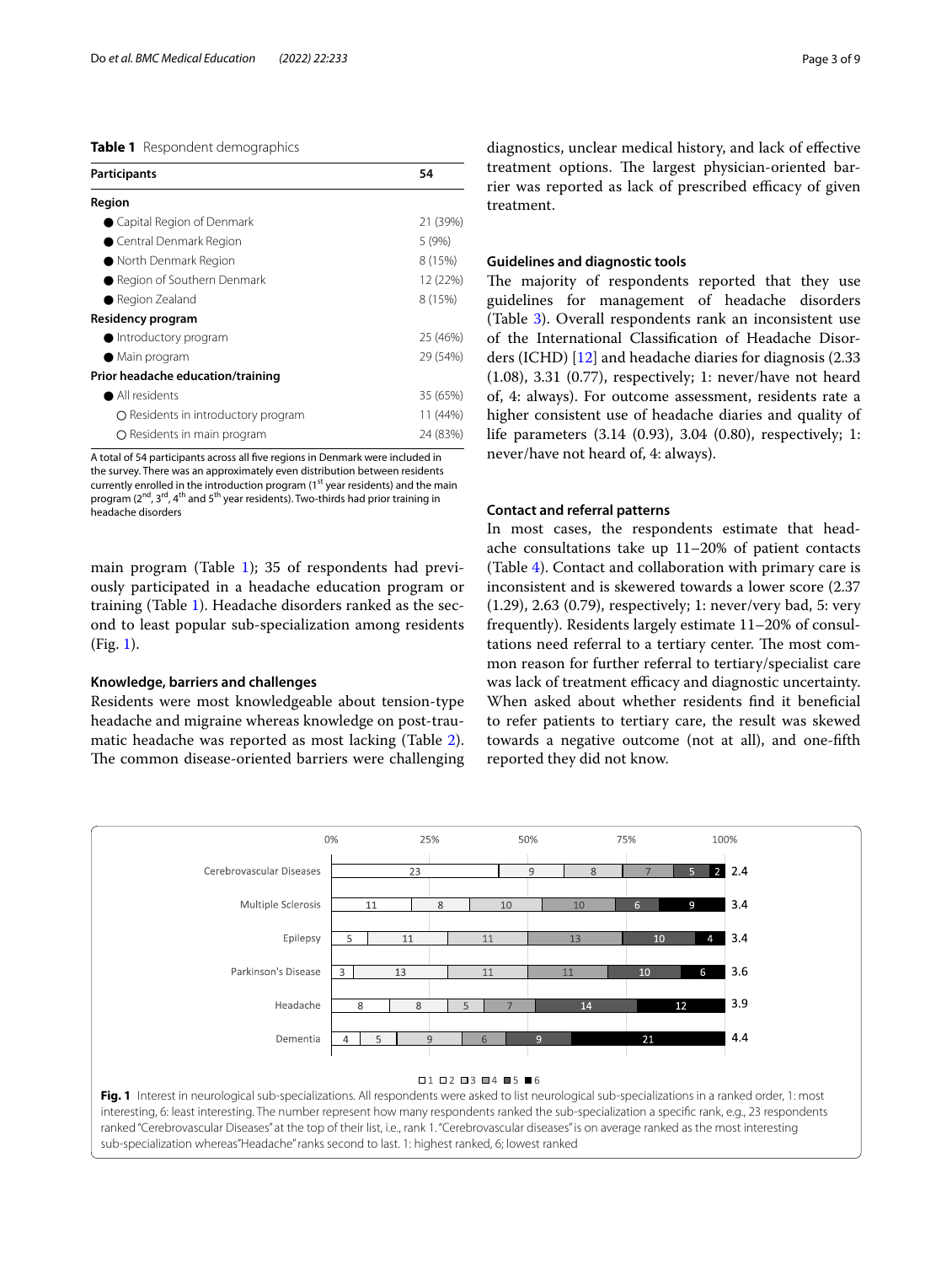# <span id="page-3-0"></span>**Table 2** Self-reported knowledge, barriers, and challenges in headache disorders

|                                                            | All participants<br>$(n=54)$ | Introduction program<br>$(n=25)$ | Main program ( $n = 29$ ) |
|------------------------------------------------------------|------------------------------|----------------------------------|---------------------------|
| Self-reported knowledge of headache disorders <sup>a</sup> | Mean (SD)                    | Mean (SD)                        | Mean (SD)                 |
| $\bullet$ Migraine                                         | 3.91(0.65)                   | 3.76(0.83)                       | 4.03(0.42)                |
| ● Tension-type headache                                    | 3.94(0.65)                   | 3.80(0.82)                       | 4.07(0.46)                |
| • Cluster headache                                         | 3.68(0.75)                   | 3.33(0.92)                       | 3.89(0.49)                |
| ● Trigeminal neuralgia                                     | 3.48 (0.84)                  | 3.12(0.93)                       | 3.79(0.62)                |
| • Medication overuse headache                              | 3.56(0.86)                   | 3.28 (0.89)                      | 3.39(0.77)                |
| • Post-traumatic headache                                  | 3.15(0.97)                   | 2.96(0.98)                       | 3.31(0.97)                |
| Patient and disease-oriented barriers <sup>b</sup>         | n (%)                        | n (%)                            | n(%)                      |
| • Challenging diagnosis                                    | 31 (57%)                     | 15 (60%)                         | 16 (55%)                  |
| Comorbidities                                              | 23 (43%)                     | 9(36%)                           | 14 (48%)                  |
| ● Patient anxiety of adverse events                        | 13 (23%)                     | 4 (16%)                          | 9(31%)                    |
| ● Treatment failure due to adverse events                  | 19 (35%)                     | 6(24%)                           | 13 (45%)                  |
| ● Unclear medical history                                  | 31 (57%)                     | 17 (68%)                         | 14 (48%)                  |
| • Lack of effective treatment options                      | 31 (57%)                     | 12 (48%)                         | 19 (66%)                  |
| $\bullet$ No challenges                                    | 3(6%)                        | 1(4%)                            | 2(7%)                     |
| $\bullet$ Other                                            | 8 (15%)                      | 3(12%)                           | 5(17%)                    |
| Physician-oriented barriers <sup>b</sup>                   | n(%)                         | n(%)                             | n(%)                      |
| Own lack of knowledge                                      | 17 (31%)                     | 12 (48%)                         | 5 (17%)                   |
| • Find headache patients difficult to diagnose and treat   | 26 (48%)                     | 12 (48%)                         | 14 (48%)                  |
| ● Challenges in physician/patient collaboration            | 17 (31%)                     | 6(24%)                           | 11 (38%)                  |
| • Insufficient consultation time                           | 15 (28%)                     | 3(12%)                           | 12 (41%)                  |
| • Lack of prescribed treatment efficacy                    | 31 (57%)                     | 16 (64%)                         | 15 (52%)                  |
| • Insufficient support from other specialists              | 13 (24%)                     | 2(8%)                            | 11 (38%)                  |
| No barriers                                                | 5 (9%)                       | 3(12%)                           | 2(7%)                     |

<sup>a</sup> Scale from 1–5; 1: very bad, 5: very good. <sup>b</sup>Participants were asked to choose one or more options

# <span id="page-3-1"></span>**Table 3** Use of guidelines, classifcation and tools for diagnosis and outcome assessment

|                                                                                                    | All participants<br>$(n=54)$ | Introduction program<br>$(n=25)$ | Main program $(n=29)$ |
|----------------------------------------------------------------------------------------------------|------------------------------|----------------------------------|-----------------------|
| <b>Guidelines</b>                                                                                  | Mean (SD)                    | Mean (SD)                        | Mean (SD)             |
| • Guidelines from the Danish Headache Society                                                      | 2.74(1.14)                   | 2.4(1.19)                        | 3.03(1.02)            |
| • Guidelines from the Danish Neurological Society                                                  | 3.15(0.86)                   | 2.96(1.02)                       | 3.31(0.66)            |
| Diagnostic tools                                                                                   | Mean (SD)                    | Mean (SD)                        | Mean (SD)             |
| • The International Classification of Headache Disorders                                           | 2.33(1.08)                   | 2.36(1.04)                       | 2.31(1.14)            |
| Headache diary for diagnosis                                                                       | 3.31(0.77)                   | 3.28(0.84)                       | 3.34(0.72)            |
| Outcome assessment                                                                                 | Mean (SD)                    | Mean (SD)                        | Mean (SD)             |
| ● Headache calendar for outcome assessment                                                         | 3.14(0.93)                   | 2.96(1.09)                       | 3.31(0.76)            |
| ● Quality of life parameters (e.g., sickness absence, reduced partici-<br>pation in social events) | 3.04(0.80)                   | 2.88(0.89)                       | 3.17(0.71)            |

Scale from 1–4; 1: never/have not heard of, 4: always

# **Medication overuse**

Participants on average ranked that medication overuse is a problem during clinical management of headache disorders (Table [5\)](#page-5-0). The majority of respondents could correctly identify simple analgesics

and migraine acute medications as potential causes of medication overuse headache whereas fewer could correctly identify opioids. The majority (80%) could provide the recommended maximum use of simple analgesics.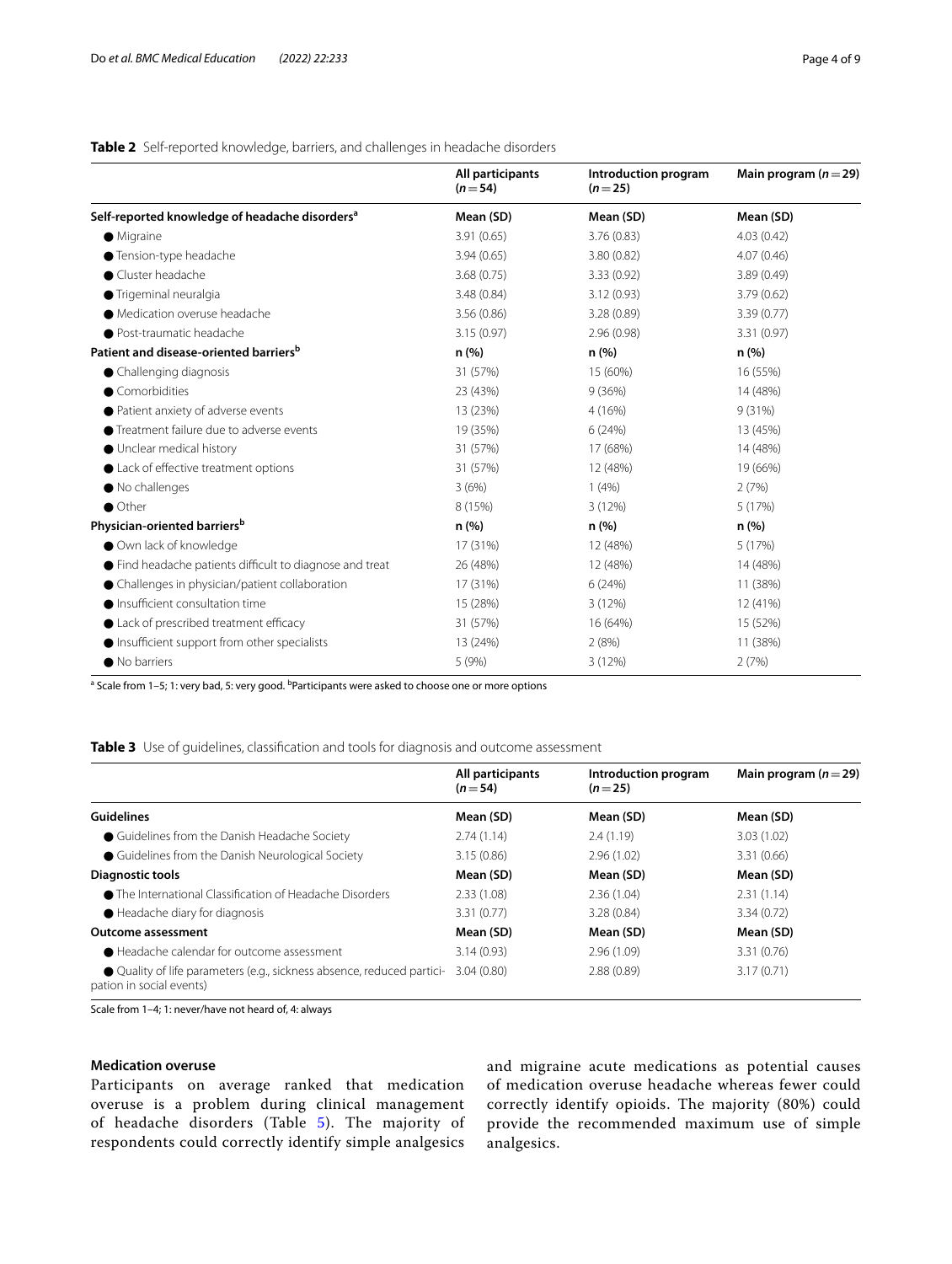# <span id="page-4-0"></span>**Table 4** Contact and referral patterns

|                                                                                 |                       | All participants ( $n = 54$ ) Introduction program ( $n = 25$ ) Main program ( $n = 29$ ) |                       |
|---------------------------------------------------------------------------------|-----------------------|-------------------------------------------------------------------------------------------|-----------------------|
| Proportion of consultations related to headache                                 | n (%)                 | n (%)                                                                                     | n (%)                 |
| $\bullet$ 1-10%                                                                 | 13 (24%)              | 10 (40%)                                                                                  | 3(10%)                |
| $11 - 20%$                                                                      | 29 (54%)              | 7(28%)                                                                                    | 22 (76%)              |
| $21 - 30%$                                                                      | 8 (15%)               | 5(20%)                                                                                    | 3(10%)                |
| $\bullet$ 31-40%                                                                | $0(0\%)$              | $0(0\%)$                                                                                  | $0(0\%)$              |
| $\bullet$ > 40%                                                                 | 4(7%)                 | 3(12%)                                                                                    | 1(3%)                 |
| $\bullet$ None                                                                  | $0(0\%)$              | $0(0\%)$                                                                                  | $0(0\%)$              |
| <b>Primary care</b>                                                             | Mean (SD)             | Mean (SD)                                                                                 | Mean (SD)             |
| ● Contact from primary care for professional advice on<br>headache <sup>a</sup> | 2.37(1.29)            | 1.89(0.96)                                                                                | 2.86(1.36)            |
| Collaboration with primary care for referred headache<br>patientsb              | 2.63(0.79)            | 2.60(0.77)                                                                                | 2.66(0.83)            |
| Proportion of headache patients referred to tertiary/spe-<br>cialist care       | n(%)                  | n(%)                                                                                      | n (%)                 |
| $1 - 10%$                                                                       | 9(17%)                | 4 (16%)                                                                                   | 5(17%)                |
| $11 - 20%$                                                                      | 35 (65%)              | 14 (56%)                                                                                  | 21 (72%)              |
| $21 - 30%$                                                                      | 7 (13%)               | 5 (20%)                                                                                   | 2(7%)                 |
| $\bullet$ 31-40%                                                                | 1(2%)                 | 1(4%)                                                                                     | $0(0\%)$              |
| $\bullet$ > 40%                                                                 | 1(2%)                 | $0(0\%)$                                                                                  | 1(3%)                 |
| $\bullet$ Never                                                                 | 1(2%)                 | 1(4%)                                                                                     | $0(0\%)$              |
| Most common reason for referring to tertiary/specialist<br>carec                | n (%)                 | n (%)                                                                                     | n (%)                 |
| • Diagnostic uncertainty                                                        | 20 (37%)              | 11 (44%)                                                                                  | 9(31%)                |
| · Suspicion of serious underlying cause                                         | 2(4%)                 | 2(8%)                                                                                     | $0(0\%)$              |
| • Lack of treatment efficacy                                                    | 32 (59%)              | 11 (44%)                                                                                  | 21 (72%)              |
| · Desire/expectation of the patient                                             | 11 (20%)              | 5(20%)                                                                                    | 6(21%)                |
| •Other                                                                          | 8 (15%)               | 5(20%)                                                                                    | 3(10%)                |
| Wait time for referral to tertiary/specialist care                              | n (%)                 | n (%)                                                                                     | n (%)                 |
| $\bullet$ Short                                                                 | $0(0\%)$              | $0(0\%)$                                                                                  | $0(0\%)$              |
| ● Acceptable                                                                    | 16 (30%)              | 11 (44%)                                                                                  | 5(17%)                |
| $\bullet$ Long                                                                  | 21 (39%)              | 8 (32%)                                                                                   | 13 (45%)              |
| <b>Unacceptably long</b>                                                        | 8 (15%)               | 2(8%)                                                                                     | 6(21%)                |
| • Do not know                                                                   | 9(17%)                | 4 (16%)                                                                                   | 5(21%)                |
| Helpful for patients to be referred to tertiary/specialist<br>care <sup>d</sup> | Mean (SD) 2.33 (0.74) | Mean (SD) 2.00 (0.76)                                                                     | Mean (SD) 2.62 (0.74) |

ª Scale from 1–5; 1: never, 5: very frequently. <sup>b</sup>Scale from 1–5; 1: none/very bad, 5: very good. <sup>c</sup>Participants could choose up to two answers. <sup>d</sup>Scale from 1–5; 1: not at all, 5: to a great extent. 10 (19%) responded they did not know

## **Non-pharmacological interventions**

Respondents were neutral (mean: 3 (1.13); 1: never, 5: very frequently) whether patients seek advice on non-pharmacological treatments. When asked about whether they feel equipped for this task, the result was skewered towards not at all (Table  $6$ ). The most popular recommended non-pharmacological interventions were physiotherapy, exercise, and psychological treatment.

# **Discussion**

In this national cross-sectional survey of neurology residents in Denmark, we identifed several areas for improvement for headache education of healthcare providers.

# **Diagnostic criteria**

Approximate half of respondents report that diagnosis and treatment of patients with headache is challenging (Table  $2$ ). This is particularly worrying as the majority estimate 11–20% of consultations are related to headache (Table  $4$ ) – a significant proportion. Yet these findings are not surprising and in line with fndings from studies conducted in other regions [\[13](#page-8-8)[–15](#page-8-9)]. As there are no biomarkers or diagnostic tests for most headache disorders, diagnosis rely on the medical history. While headache diaries in general are used for diagnosis and outcome assessment, there is an apparent inconsistent use of the ICHD (Table [3](#page-3-1)). The expectation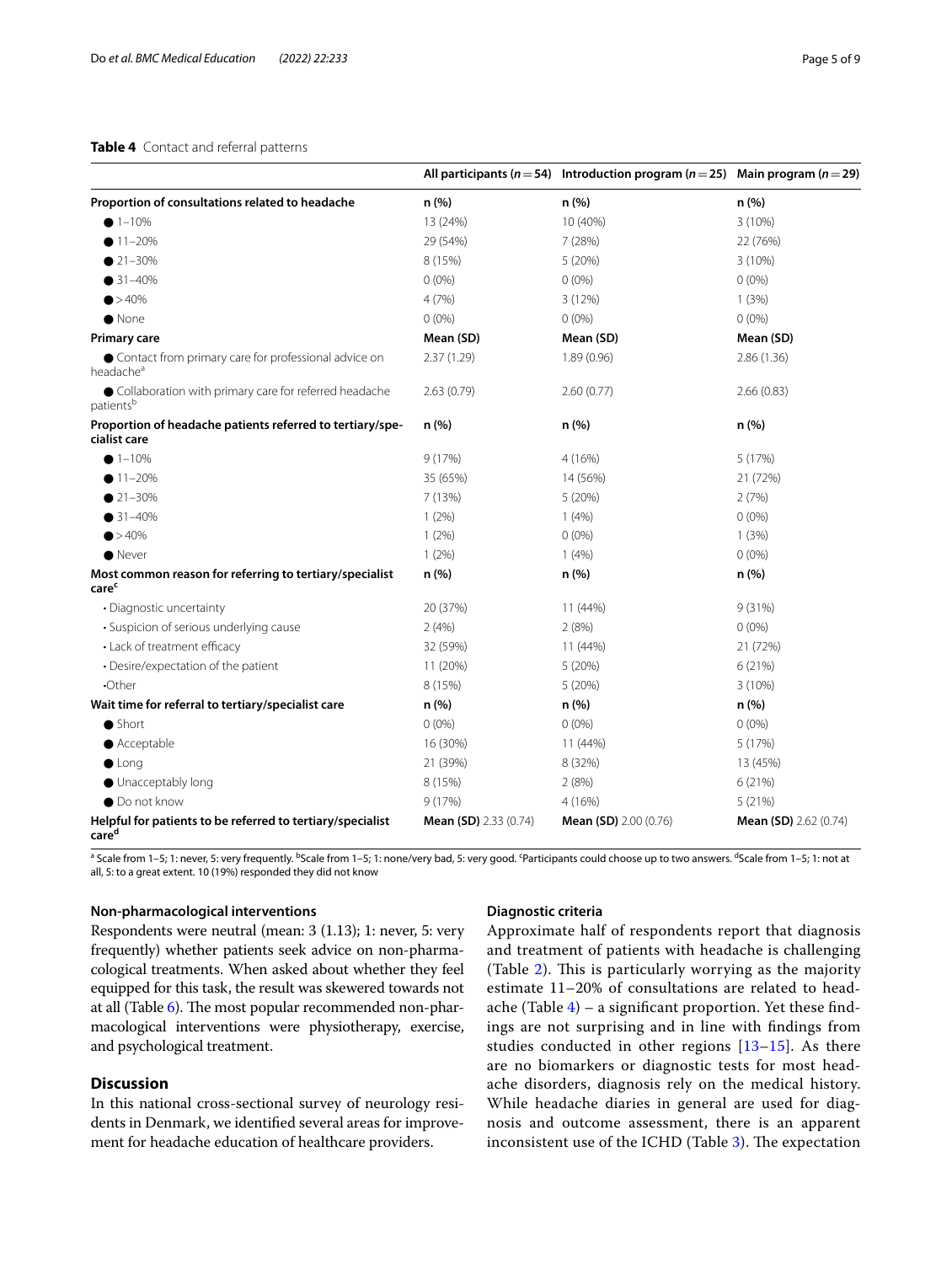# <span id="page-5-0"></span>**Table 5** Medication overuse headache

|                                                                                       |                       | All participants ( $n = 54$ ) Introduction program ( $n = 25$ ) Main program ( $n = 29$ ) |                               |
|---------------------------------------------------------------------------------------|-----------------------|-------------------------------------------------------------------------------------------|-------------------------------|
| Medication overuse headache is a problem among your<br>headache patients <sup>a</sup> | Mean (SD) 3.31 (0.86) | <b>Mean (SD)</b> $3.04$ (0.84)                                                            | <b>Mean (SD)</b> $3.55(0.82)$ |
| Kind of medications that can cause medication overuse<br>headache                     | n (%)                 | n (%)                                                                                     | n (%)                         |
| • Simple analgesics                                                                   | 53 (98%)              | 24 (83%)                                                                                  | 29 (100%)                     |
| • Opioids                                                                             | 32 (59%)              | 12 (48%)                                                                                  | 20 (69%)                      |
| • Migraine acute medicine (e.g., triptans)                                            | 42 (78%)              | 16 (64%)                                                                                  | 26 (90%)                      |
| • Migraine preventive medicine (e.g., beta blockers)                                  | 5(9%)                 | 2(8%)                                                                                     | $3(10\%)$                     |
| • Do not know                                                                         | $0(0\%)$              | $0(0\%)$                                                                                  | $0(0\%)$                      |
| Recommended maximum use of simple analgesics for<br>headache patients                 | n (%)                 | n (%)                                                                                     | n (%)                         |
| $\bullet$ 1 day a week                                                                | 1(2%)                 | 1(4%)                                                                                     | $0(0\%)$                      |
| $\bullet$ 2-3 days a week                                                             | 43 (80%)              | 17 (68%)                                                                                  | 26 (90%)                      |
| $\bullet$ 4-5 days a week                                                             | 4 (7%)                | 1(4%)                                                                                     | $3(10\%)$                     |
| $\bullet$ 6 days a week                                                               | $0(0\%)$              | $0(0\%)$                                                                                  | $0(0\%)$                      |
| ● Do not know                                                                         | $6(11\%)$             | 6(24%)                                                                                    | $0(0\%)$                      |

a Scale from 1-5; 1: not at all, 5: to a great extent

# <span id="page-5-1"></span>**Table 6** Non-pharmacological interventions

|                                                                                             | All participants ( $n = 54$ ) Introduction program | $(n=25)$   | Main program $(n=29)$ |
|---------------------------------------------------------------------------------------------|----------------------------------------------------|------------|-----------------------|
| Use of non-pharmacological interventions                                                    | Mean (SD)                                          | Mean (SD)  | Mean (SD)             |
| ● Patients seek advice on non-pharmacological treatment<br>options <sup>a</sup>             | 3.00(1.13)                                         | 2.84(1.25) | 3.14(1.03)            |
| ● Feel equipped to advise patients on non-pharmacological<br>treatment options <sup>b</sup> | 2.29(0.82)                                         | 2.08(0.81) | 2.48(0.76)            |
| Recommended non-pharmacological interventions <sup>c</sup>                                  | n (%)                                              | n (%)      | n (%)                 |
| $\bullet$ Acupuncture                                                                       | 15 (28%)                                           | 9(36%)     | 6(24%)                |
| • Craniosacral therapy                                                                      | 3(6%)                                              | 1(4%)      | 2(7%)                 |
| $\bullet$ Diet                                                                              | 28 (52%)                                           | 13 (52%)   | 15 (52%)              |
| $\bullet$ Ear (daith) piercing                                                              | 1(2%)                                              | $0(0\%)$   | 1(3%)                 |
| $\bullet$ Exercise                                                                          | 45 (83%)                                           | 19 (76%)   | 26 (90%)              |
| • Medical cannabis                                                                          | $0(0\%)$                                           | $0(0\%)$   | $0(0\%)$              |
| • Neurostimulation                                                                          | 1(2%)                                              | 1(4%)      | $0(0\%)$              |
| • Physiotherapy                                                                             | 50 (93%)                                           | 22 (88%)   | 28 (97%)              |
| ● Psychological treatment                                                                   | 41 (76%)                                           | 17 (68%)   | 24 (83%)              |
| $\bullet$ Reflexology                                                                       | 4(7%)                                              | 2(8%)      | 2(7%)                 |
| $\bullet$ Other                                                                             | $6(11\%)$                                          | 3(12%)     | $3(10\%)$             |
| • None of the above                                                                         | $0(0\%)$                                           | $0(0\%)$   | $0(0\%)$              |

ª Scale from 1–5; 1: never, 5: very frequently. <sup>b</sup>Scale from 1–5; 1: not at all, 5: to a great extent. <sup>c</sup>Participants could choose multiple answers

is that residents would have a more consistent use and knowledge of diagnostic criteria over time due to accumulation of experience, but the pattern is similar for residents in the introduction program and the main program. With a limited number of training hours during residency, the low utilization of specifc diagnostic criteria may be caused by a higher emphasis on stratifcation of cases into high-risk (secondary headache

disorders, e.g., headache attributed to trauma) and low-risk patients (primary headache disorders, e.g., migraine) rather than specifc diagnoses during early training  $[16–18]$  $[16–18]$  $[16–18]$ . This is not unreasonable as secondary headache disorders may cause signifcant morbidity, and for some etiologies, a relatively high mortality [[17](#page-8-12)]. Nonetheless, correct diagnosis is the mainstay of clinical management of primary headache disorders,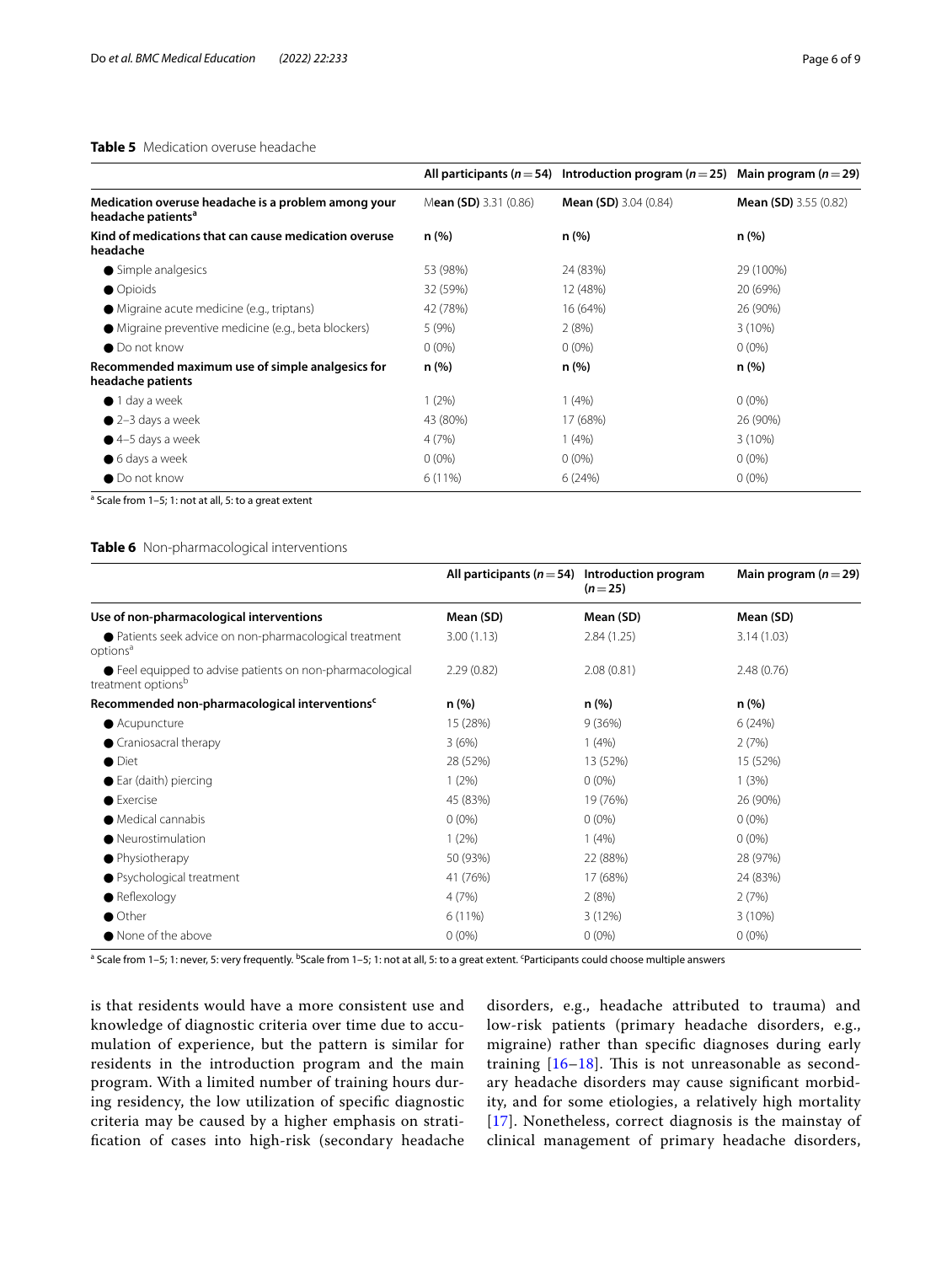and targeted educational interventions are needed. In an international survey of neurologists, explicit diagnostic criteria are only used in  $56\%$  of cases  $[6]$  $[6]$ . These data confrm that these defciencies are not necessarily corrected after completion of specialization and substantiates the need for improvement already during residency.

#### **Treatment and management**

More than half of respondents identify lack of treat-ment options and efficacy as a barrier to care (Table [2\)](#page-3-0). While it cannot be excluded that this is due to rare headache disorders with few evidence-based options, cost-efective treatments do exist for the largest headache burdens, i.e., migraine and tension-type headache  $[2-5]$  $[2-5]$  $[2-5]$ . These findings are surprising as most residents are more than moderately confdent in their selfreported knowledge of headache disorders (Table [2\)](#page-3-0). Furthermore, less than two-thirds of respondents could correctly identify opioids as a potential cause of medication overuse headache, and more worrying, a few respondents both in the introduction program and main program incorrectly reported prophylactic medications as a potential cause (Table  $5$ ). This misinterpretation can lead to a worse clinical outcome, and provides a possible explanation of poor use of preventive medications in eligible cases [[19\]](#page-8-13). Most respondents recommended one non-pharmacological interventions (Table [6\)](#page-5-1), which provides a multidisciplinary approach to clinical management. However, for some of the more popular recommended options (e.g., physiotherapy, acupuncture, and diet), data on potential therapeutic gain of these therapies is discordant, and may also explain why respondents on average feel less confdent in advising patients on non-pharmacological treatment options  $[2]$  $[2]$  $[2]$ . These gaps in treatment and management could be related to a lacking use of available national guidelines [[20\]](#page-8-14), but the use of guidelines is reported to be higher than moderate (Table [3](#page-3-1)).

#### **Primary care and tertiary care**

In Denmark, headache services are divided in three levels: primary care (general practitioner), specialist care (general neurology), and tertiary care (specialized headache center). Headache is the most common neurological symptom in primary care [[21\]](#page-8-15), and should in 90% of cases be initiated and maintained in primary care [\[22](#page-8-16), [23\]](#page-8-17). While there are cases where specialist care can be necessary, treatment of a headache patient and repatriation to primary care should be coordinated with the general practitioner to ensure continuity of care. However, contact from primary care for professional advice on headache and collaboration with primary care for referred headache patients is inadequate in the present study (Table [4\)](#page-4-0). A possible consequence is unnecessary escalation and referral to tertiary care. This is also reflected by the fact that most respondents estimated up to one-ffth of patients require referral to tertiary care with one of the common reasons being diagnostic uncertainty (Table  $4$ ), which may be caused by the inconsistent use of diagnostic criteria provided by ICHD (Table [3](#page-3-1)). For migraine, presumably compromising the largest proportion of patients, requires only 1% of cases to be referred to tertiary care [[2\]](#page-7-1). Specialist services are scarce and impeded by long waiting lists  $[2]$  $[2]$ . This is also the case in a high-income country as Denmark, where more than half of the residents estimated the waiting list to be either long or unacceptable. Furthermore, while tertiary care do provide better care due to greater expertise and access to a multidisciplinary approach [[24\]](#page-8-18), residents do not necessarily fnd it benefcial for patients to be referred (Table [4\)](#page-4-0).

#### **Barriers to care**

The most common patient and disease-related barriers were connected to diagnosis and treatment (Table [2](#page-3-0)). An unclear medical history is reported by more than half of residents as an impediment, which may also overlap with comorbidities also being reported as a common barrier  $[2, 4, 25]$  $[2, 4, 25]$  $[2, 4, 25]$  $[2, 4, 25]$  $[2, 4, 25]$  $[2, 4, 25]$ . This is troubling as diagnosis of headache disorders rely on the medical history. Interestingly, these may be related to a high frequency of challenges in physician/ patient collaboration and insufficient consultation time as both would afect obtaining a good medical history.

#### **Headache education**

Even if headache training is not mandatory until the main program, almost half of all residents in the introduction program had already completed a formalized course in headache prior to this survey (Table [1\)](#page-2-0). This likely reflects an interest and need for education already at an early career stage. The European Union of Medical Specialist*s*categorize applied clinical knowledge in four diferent levels, and it is recommended that trainees obtain at level 3 and 4 within the frst two years of training [\[26\]](#page-8-21); level 4 is the ability to make a complete diagnosis and optimize treatment. As such, residents in the main program should be confdent in all aspects of headache management before completion of specialization, however, not all residents had completed formalized headache training prior to the survey, and there were gaps in all explored domains. Almost one-ffth of residents in the main program reported their own knowledge as a personal barrier to care (Table [2\)](#page-3-0). Overall, the expectations are discordant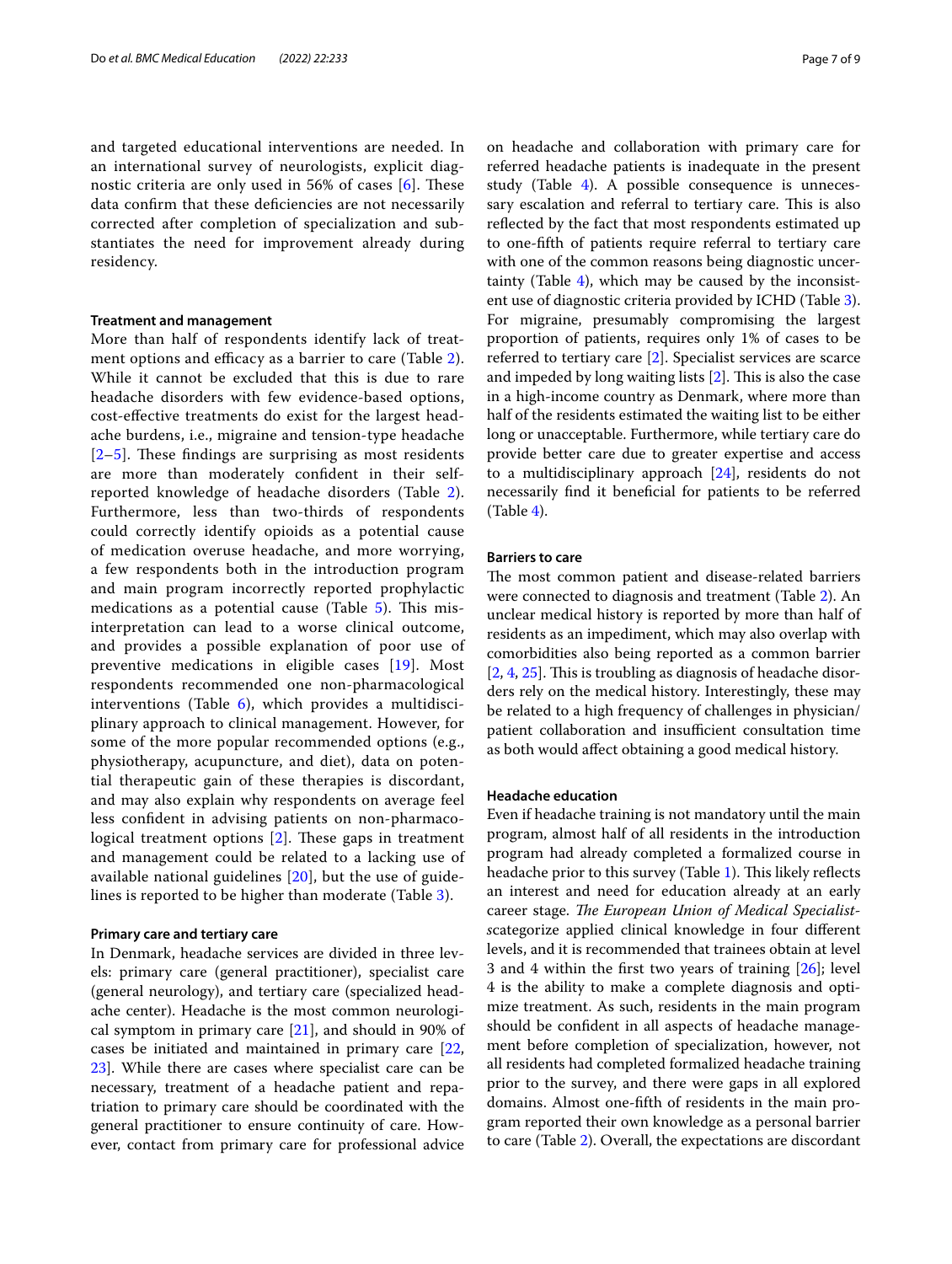with the actual level of self-reported knowledge. In a survey of neurology chairs and resident directors in the United States, two-thirds of respondents found headache education inadequate or had no opinion [\[11](#page-8-6)]. Implementation of a mandatory rotation in an specialized outpatient clinic with a set number of hours improved gaps in an United States-based institution [[27\]](#page-8-22), and it is not unreasonable to assume that a similar intervention may improve the fndings of our survey. While this cannot be concluded based on the available data, one may speculate whether the overall low interest in headache as a sub-specialization is an important factor (Fig. [1\)](#page-2-1) [[28](#page-8-23), [29](#page-8-24)]. Increased availability and emergence of novel diseasespecifc treatment options and scientifc advances may help improve interest in the future [\[3](#page-8-25), [30–](#page-8-26)[32](#page-8-27)].

#### **Strengths and limitations**

This is the first national cross-sectional study of residents in neurology in Denmark. The study included approximate 40% of all residents in Denmark, which we evaluate as representative of the population as the sample included residents from both inside and outside the Capital Region of Denmark (greater Copenhagen area). Nonetheless, as there is no official tally of number of residents in Denmark, and that we included less than half the possible the estimated number of residents, we may have introduced a selection bias. Furthermore, we did not inquire about specifc year of training for residents in the main program, which spans from  $2<sup>nd</sup>$  to  $5<sup>th</sup>$  year residents. Surveys may introduce recall bias, but we fnd no suspect systematic bias in this domain.

## **Conclusions**

Even in a developed country such as Denmark with excellent headache services [[33\]](#page-8-28), the overall knowledge of neurology residents on headache disorders do not meet the expectations set out by both national and international recommendations. We identifed several defciencies and barriers in headache management amongst residents particularly related to diagnosis. Parallel investigations should be investigated at other levels of systems of care (e.g., primary care) and in other regions to assess for similar trends. Strategic initiatives for structured education in headache would likely result in improved clinical outcomes in parallel with costs reductions and should be prioritized by both regional and national stakeholders.

#### **Abbreviations**

DALY: Disability-adjusted life year; ICHD: International Classifcation of Headache Disorders; LMIC: Low- and middle-income country.

#### **Supplementary Information**

The online version contains supplementary material available at [https://doi.](https://doi.org/10.1186/s12909-022-03299-6) [org/10.1186/s12909-022-03299-6](https://doi.org/10.1186/s12909-022-03299-6).

<span id="page-7-2"></span>**Additional fle 1.**

#### **Acknowledgements**

Messoud Ashina was supported by the Lundbeck Foundation Professor Grant (R310-2018-3711).

#### **Authors' contributions**

MD, SS, ESK, and JMH contributed to conception and design of the work. MD and SS contributed to acquisition of data for the work. TPD, MD, and SS contributed to analysis of data for the work. TPD, ESK, MA, and JMH contributed to interpretation of data for the work. TPD wrote the frst draft of the manuscript. All authors contributed to critical revision of the work for important intellectual content. The authors read and approved the fnal manuscript.

# **Funding**

Not applicable.

#### **Availability of data and materials**

Anonymized datasets generated and/or analyzed during the current study are available from the corresponding author upon reasonable request and following the acquisition of necessary permissions.

# **Declarations**

#### **Ethics approval and consent to participate**

Protocols for conducting of surveys is subject to exemption from processing at the National Committee on Health Research Ethics in Denmark. The ethical approval for this study was exempted by the National Committee on Health Research Ethics in Denmark. All methods were carried out in accordance with the Declaration of Helsinki. Informed consent was obtained from all subjects and/or their legal guardian(s). We handled survey data confdentially and maintained anonymity of respondents throughout the study.

#### **Consent for publication**

Not applicable.

#### **Competing interests**

ESK is supported by University of Oslo and Akershus University Hospital. MA is a consultant, speaker, or scientifc advisor for AbbVie, Allergan, Amgen, Eli Lilly, Lundbeck, Novartis, and Teva and a primary investigator for ongoing AbbVie/ Allergan, Amgen, Eli Lilly, Lundbeck, Novartis, and Teva trials. Messoud Ashina has no ownership interest and does not own stocks of any pharmaceutical company. Messoud Ashina serves as associate editor of Cephalalgia, associate editor of the Journal of Headache and Pain, and associate editor of Brain. TPD, MD, SS, and JMH report no conficts of interest.

# **Author details**

<sup>1</sup> Danish Headache Center, Department of Neurology, Faculty of Health and Medical Sciences, Rigshospitalet Glostrup, University of Copenhagen, Copenhagen, Denmark.<sup>2</sup> Danish Knowledge Center On Headache Disorders, Rigshospitalet Glostrup, Valdemar Hansens Vej 5, 2600 Glostrup, Denmark. 3 Department of Neurology, Akershus University Hospital, Lørenskog, Norway.

#### Received: 12 July 2021 Accepted: 28 March 2022 Published online: 01 April 2022

#### **References**

- <span id="page-7-0"></span>Saylor D, Steiner T. The global burden of headache. Semin Neurol. 2018;38:182–90.
- <span id="page-7-1"></span>2. Ashina M, et al. Migraine: epidemiology and systems of care. Lancet. 2021. [https://doi.org/10.1016/S0140-6736\(20\)32160-7.](https://doi.org/10.1016/S0140-6736(20)32160-7)